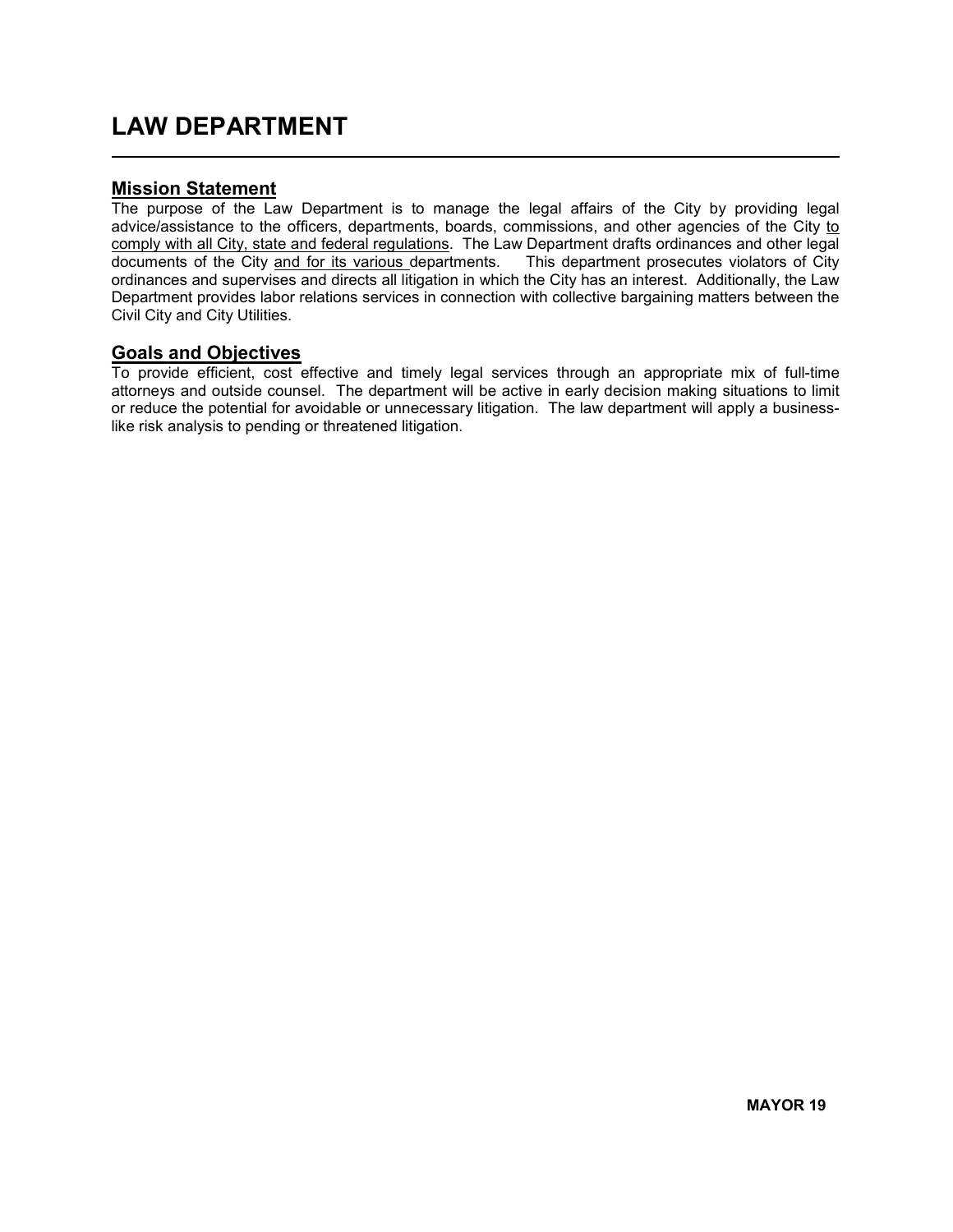# LAW Dept # 010-009-OFFC<br>2007 BUDGET COMPARISON

| <b>2007 BUDGET COMPARISON</b>                        |    | 2005<br><b>ACTUAL</b>    |     | 2006<br><b>APPROVED</b><br>THRU 06/30/06 |     | 2007<br><b>SUBMITTED</b> | \$ INCREASE<br>(DECREASE)<br><b>FROM 2006 APPR</b><br>TO 2007 | % CHANGE<br><b>FROM 2006 APPR</b><br>TO 2007 |  |  |
|------------------------------------------------------|----|--------------------------|-----|------------------------------------------|-----|--------------------------|---------------------------------------------------------------|----------------------------------------------|--|--|
| 4111 WAGES-REG                                       | \$ | 229,555                  | \$  | 233,687 \$                               |     | 250,157                  | \$<br>16,469                                                  | 7.05%                                        |  |  |
| 4131 PERF                                            |    | 11,478                   |     | 12,853                                   |     | 15,635                   | 2,782                                                         |                                              |  |  |
| 4132 FICA                                            |    | 16,851                   |     | 17,877                                   |     | 19,137                   | 1,260                                                         |                                              |  |  |
| 4134 GROUP HEALTH INSUR                              |    | 27,996                   |     | 31,400                                   |     | 34,000                   | 2,600                                                         |                                              |  |  |
| 4136 UNEMPLOYMENT                                    |    | 120                      |     | 117                                      |     | 250                      | 133                                                           |                                              |  |  |
| 4137 WORKERS COMP                                    |    | 252                      |     | 299                                      |     | 240                      | (59)                                                          |                                              |  |  |
| 413A PERF/FRINGE                                     |    | 6,890                    |     | 7,011                                    |     | 7,505                    | 494                                                           |                                              |  |  |
| 413R RETIREE HEALTH INSUR                            |    | 21,000                   |     | 15,700                                   |     | 17,000                   | 1,300                                                         |                                              |  |  |
| <b>TOTAL 4100</b>                                    | \$ | 314,142                  | \$  | 318,944                                  | \$  | 343,923                  | \$<br>24,979                                                  | 7.83%                                        |  |  |
|                                                      |    |                          |     |                                          |     |                          |                                                               |                                              |  |  |
| 4212 STATIONARY/FORMS                                | \$ | 223                      | -\$ | 100                                      | \$  | 100                      | \$                                                            |                                              |  |  |
| 4213 COMPUTER SUPPLIES<br>4219 OTHER OFFICE SUPPLIES |    | $\overline{\phantom{a}}$ |     | 100                                      |     | 150                      | 50<br>400                                                     |                                              |  |  |
| 4263 OTHER REPAIR PARTS                              |    | 1,551<br>255             |     | 1,120<br>150                             |     | 1,520<br>275             | 125                                                           |                                              |  |  |
| 4299 OTHER MATERIALS                                 |    | 213                      |     | 100                                      |     | 100                      | $\overline{\phantom{a}}$                                      |                                              |  |  |
| <b>TOTAL 4200</b>                                    | \$ | 2,242                    | \$  | 1,570                                    | \$  | 2,145                    | \$<br>575                                                     | 36.62%                                       |  |  |
|                                                      |    |                          |     |                                          |     |                          |                                                               |                                              |  |  |
| 4311 LEGAL SERVICES                                  | \$ | 112,910 \$               |     | 125,000                                  | -\$ | 122,020                  | \$<br>(2,980)                                                 |                                              |  |  |
| 431K SEMINAR FEES                                    |    | 1,357                    |     | 2,967                                    |     | 3,067                    | 100                                                           |                                              |  |  |
| 4322 POSTAGE                                         |    | 3,923                    |     | 2,729                                    |     | 2,835                    | 106                                                           |                                              |  |  |
| 4323 TELEPHONE                                       |    | 904                      |     | 900                                      |     | 900                      | $\overline{\phantom{a}}$                                      |                                              |  |  |
| 4324 TRAVEL                                          |    | 779                      |     | 2,295                                    |     | 2,100                    | (195)                                                         |                                              |  |  |
| 4326 MILEAGE                                         |    | 794                      |     | 1,100                                    |     | 980                      | (120)                                                         |                                              |  |  |
| 432L LONG DISTANCE                                   |    | 109                      |     | 154                                      |     | 126                      | (28)                                                          |                                              |  |  |
| 4342 LIABILITY INSURANCE                             |    | 108                      |     | 146                                      |     | 152                      | 6                                                             |                                              |  |  |
| 4343 OFCL/CRIME BOND                                 |    | 14                       |     | 20                                       |     | 20                       |                                                               |                                              |  |  |
| 4363 CONT OTHER REPAIR                               |    | 752                      |     | 300                                      |     | 300                      |                                                               |                                              |  |  |
| 4369 CONT SERVICES                                   |    | 2,822                    |     | 3,284                                    |     | 3,240                    | (44)                                                          |                                              |  |  |
| 4374 CONT OTHER RENT                                 |    | 1,632                    |     | 1,608                                    |     | 1,608                    |                                                               |                                              |  |  |
| 4391 SUBS & DUES                                     |    | 4,606                    |     | 6,832                                    |     | 4,925                    | (1,907)                                                       |                                              |  |  |
| 4394 JUDGMT/INDEM                                    |    |                          |     | 250                                      |     | $\overline{\phantom{0}}$ | (250)                                                         |                                              |  |  |
| 4399 OTHER SERVICES                                  |    | 1,773                    |     | 1,145                                    |     | 1,020                    | (125)                                                         |                                              |  |  |
| <b>TOTAL 4300</b>                                    | \$ | 132,483                  | \$  | 148,730                                  | \$  | 143,293                  | \$<br>(5, 437)                                                | $-3.66%$                                     |  |  |
| 4451 PUR FURNITURE                                   | \$ | 945                      | \$  |                                          | \$  | 1,250                    | \$<br>1,250                                                   |                                              |  |  |
| <b>TOTAL 4400</b>                                    | \$ | 945                      | \$  |                                          | \$  | 1,250                    | \$<br>1,250                                                   | 1250%**                                      |  |  |
|                                                      |    |                          |     |                                          |     |                          |                                                               |                                              |  |  |
| <b>TOTAL EXPENSES</b>                                | \$ | 449,812 \$               |     | 469,244                                  | \$  | 490,611                  | \$<br>21,367                                                  | 4.55%                                        |  |  |

\*\* Percentage high due to the fact that 4400's in 2006 were covered with lease dollars.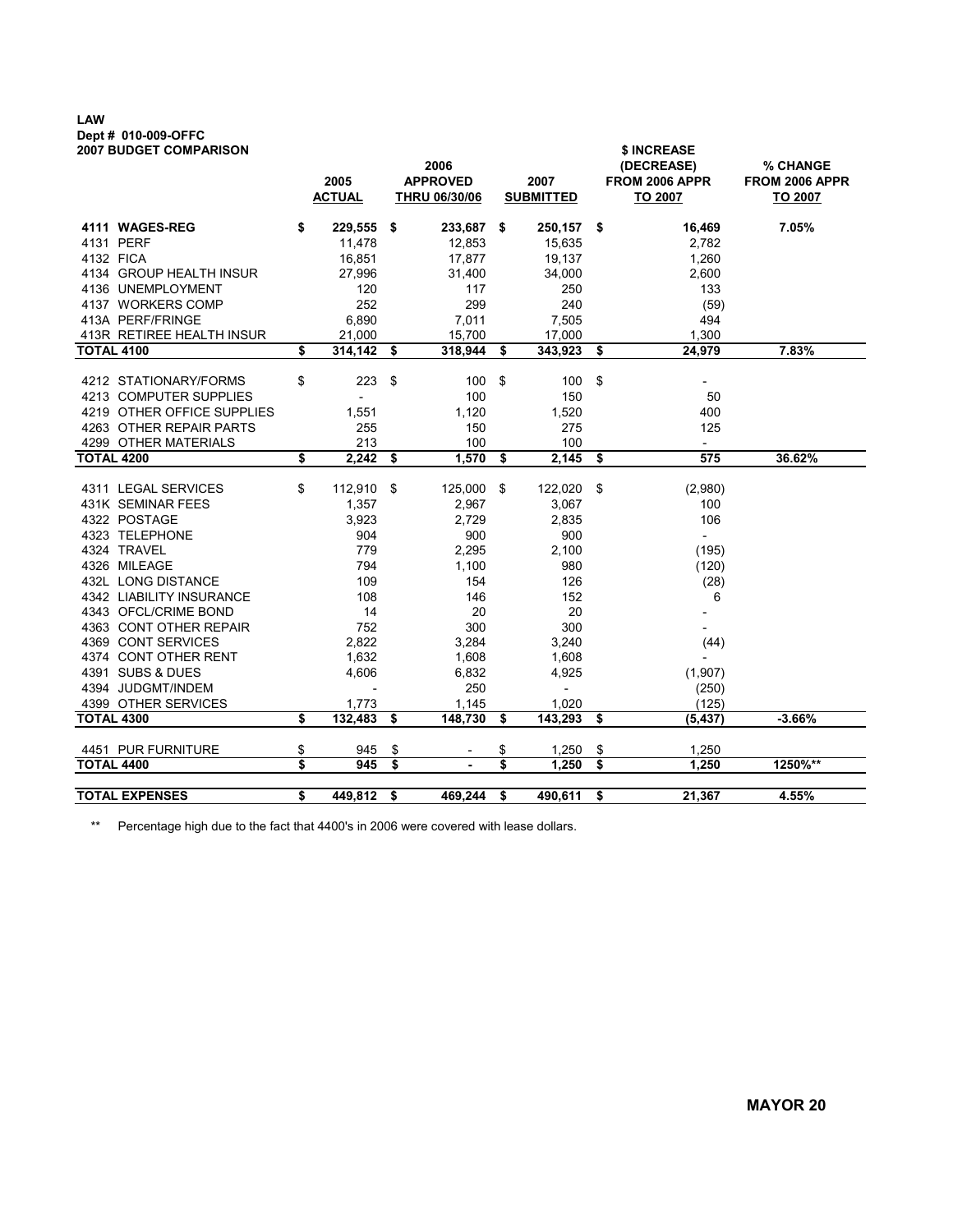|              |                                               | Law 2007-2011 Capital Improvement Program |                                      |       |                             |       |       |  |  |  |
|--------------|-----------------------------------------------|-------------------------------------------|--------------------------------------|-------|-----------------------------|-------|-------|--|--|--|
|              | <b>FUNDING SOURCE CODE:</b>                   | <b>GRP-Grant Pending</b>                  |                                      |       | PT-Property Tax             |       |       |  |  |  |
|              | CC-Cumulative Capital Fund                    | LE-Lease                                  |                                      |       | <b>RB-Revenue Bond</b>      |       |       |  |  |  |
|              | <b>CDBG-Community Development Block Grant</b> |                                           | InfraBd-Infrastructure Bond          |       | ST-State Source             |       |       |  |  |  |
|              | CEDIT-Co. Economic Development Income Tax     |                                           | <b>LRS-Local Roads &amp; Streets</b> |       | <b>SU-Sewer Utility</b>     |       |       |  |  |  |
|              | <b>CO-County Source</b>                       | MISC-Miscellaneous                        |                                      |       | SWU-Stormwater Utility      |       |       |  |  |  |
|              | FED-Federal Source                            |                                           | MVH-Motor Vehicle Highway            |       | TIF-Tax Increment Financing |       |       |  |  |  |
|              | <b>GOB-General Obligation Bond</b>            |                                           | PCBF-Park Cumulative Bldg. Fund      |       | UF-User Fee                 |       |       |  |  |  |
|              | <b>GRA-Grant Approved</b>                     | <b>PS-Private Source</b>                  |                                      |       | <b>WU-Water Utility</b>     |       |       |  |  |  |
| Item #       | <b>Project Title &amp; Description</b>        | <b>Funding</b>                            |                                      |       | <b>Expenditure</b>          |       |       |  |  |  |
|              |                                               | <b>Source</b>                             | 2007                                 | 2008  | 2009                        | 2010  | 2011  |  |  |  |
|              | Desk Unit                                     | PT                                        | 1.250                                |       |                             | -     | 1,250 |  |  |  |
|              | Computer                                      | PT                                        | $\overline{\phantom{a}}$             | 1,230 | 1.230                       | 1.230 | 1,230 |  |  |  |
| 3            | Monitor                                       | PT                                        | $\overline{\phantom{0}}$             |       |                             |       | 385   |  |  |  |
| <b>TOTAL</b> |                                               |                                           | 1.250                                | 1,230 | 1,230                       | 1,230 | 2,865 |  |  |  |

1 DESK UNIT - ASSOC CITY ATTORNEY

2 COMPUTER ROTATION SCHEDULE